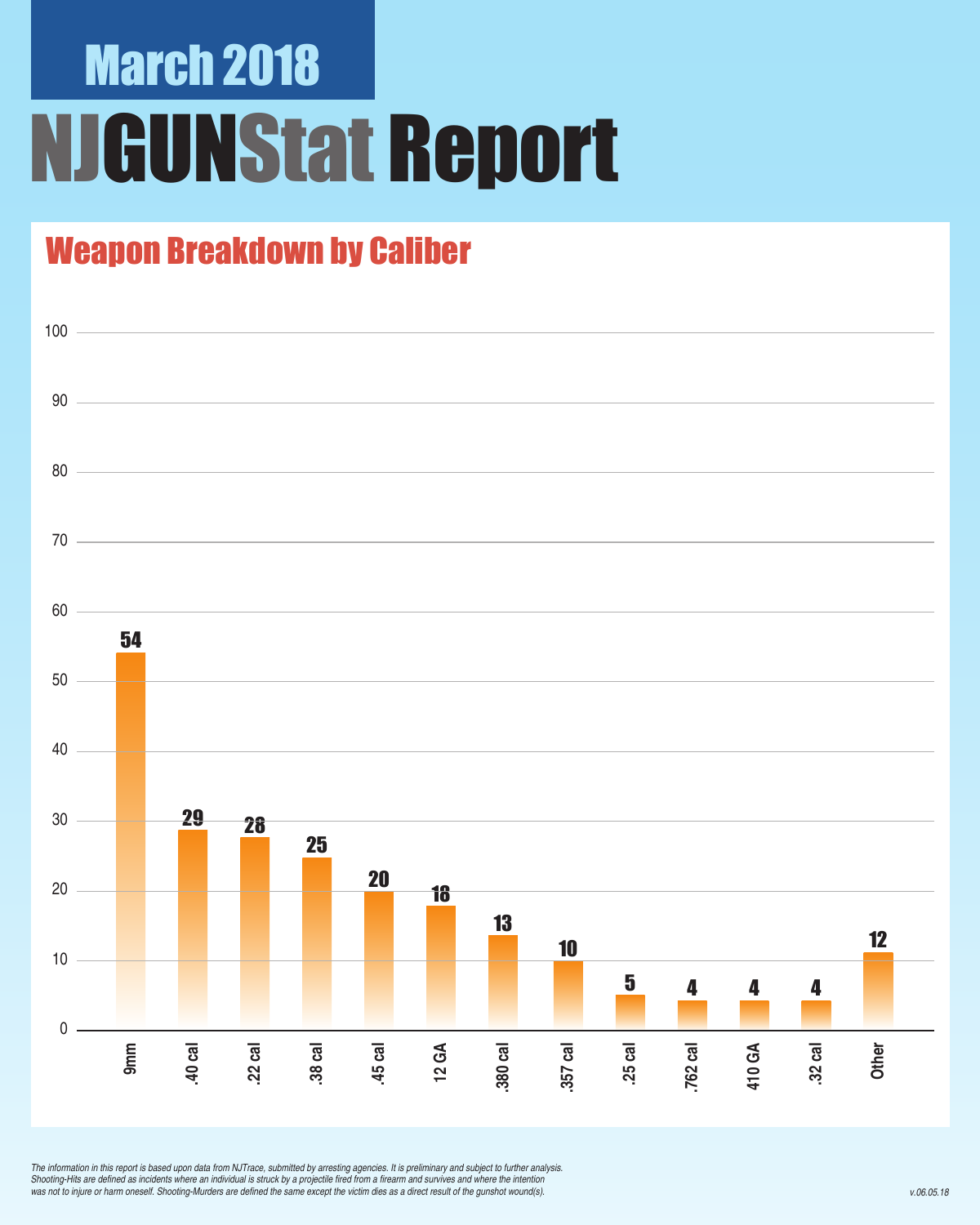# March 2018 NJGUNStat Report

| <b>Shooting Victim Breakdown</b> |    |
|----------------------------------|----|
| <b>Shooting-Hit Victims</b>      | 42 |
| <b>Shooting-Murder Victims</b>   | 16 |
| <b>Total Shooting Victims</b>    | 58 |

**42**  Shooting-Hit **Victims** 

**16** Shooting-Murder **Victims** 

28%



The information in this report is based upon data from NJTrace, submitted by arresting agencies. It is preliminary and subject to further analysis. Shooting-Hits are defined as incidents where an individual is struck by a projectile fired from a firearm and survives and where the intention was not to injure or harm oneself. Shooting-Murders are defined the same except the victim dies as a direct result of the gunshot wound(s).